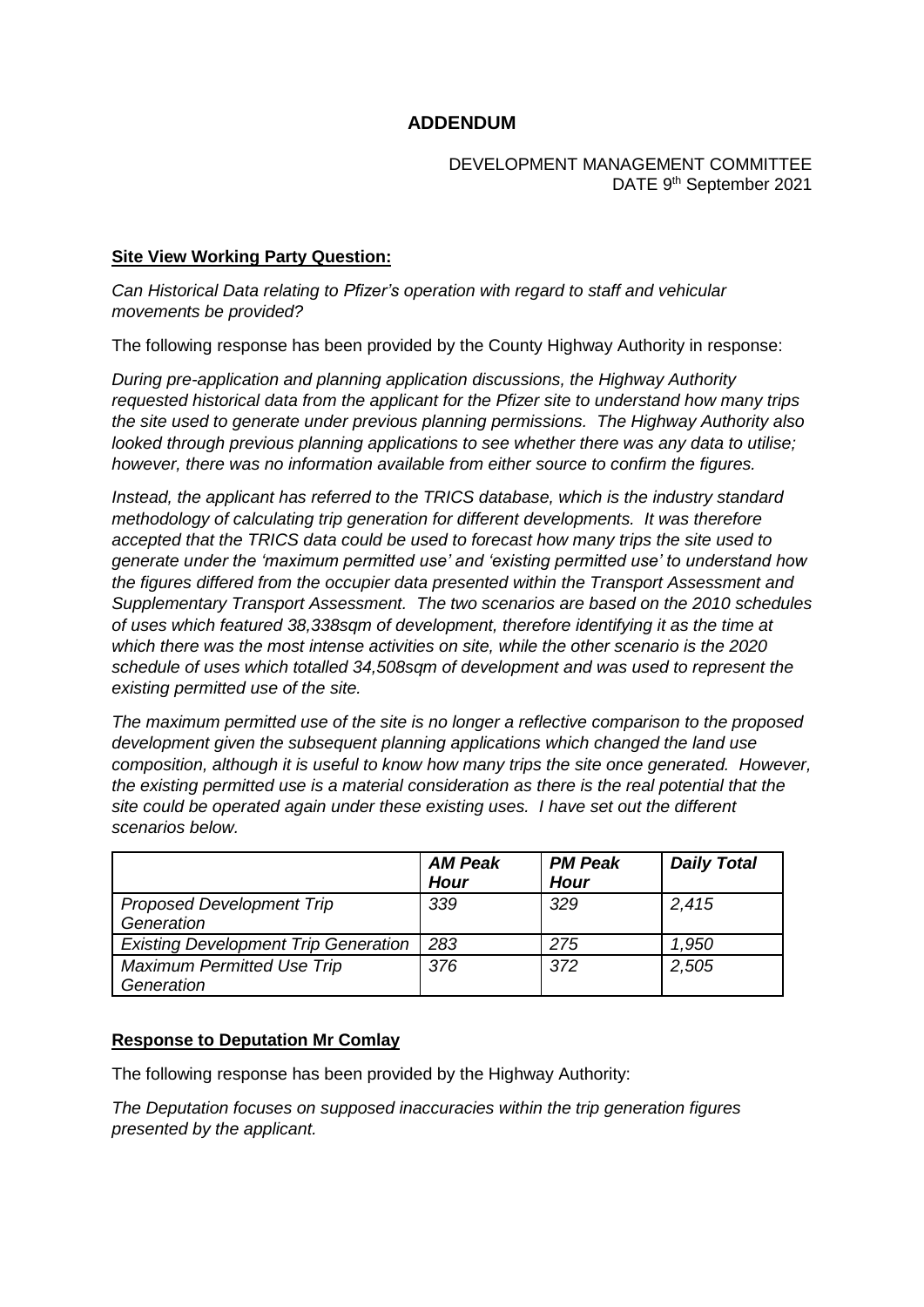*To ensure that a robust assessment was undertaken for the junction modelling, the proposed occupier data was compared to TRICS data, which is an industry standard methodology for calculating trip generation, for comparable distribution warehouses within England. When comparing the two sets of data, the proposed occupier data resulted in an additional 16 trips in the AM peak hour and 100 trips in the PM peak hour when compared to TRICS. The proposed occupier data was therefore considered the more robust dataset for informing the junction modelling. It is also worth noting that the application is for a generic B8 usage, rather than for one intended occupier. The eventual occupier may therefore create less trip generation than what has been noted within the transport documents, which will be controlled via the Operational Management Plan.*

*The Deputation questions the 'personal vehicle movements' associated with the three shift patterns. Whilst the Highway Authority acknowledges that the data could have been presented more clearly throughout the application process, the data presented within Appendix A of the Framework Operational Management Plan now splits each movement down into vehicle type, the timing of each movement and via which access the movement is made. This data underpins the assessments carried out within the Transport Assessment and will be controlled via the Operational Management Plan. Should there be any variation in these figures, the applicant will require a formal variation to the planning condition, triggering a re-assessment of the Operational Management Plan. However, it should be noted that the personal vehicle movements would operate outside of the identified shift patterns, meaning that the junction modelling assessments of the AM and PM peak hours will remain unaffected. The crux of the matter is therefore one of residential amenity, rather than highway impact.*

*It should also be noted that the site currently benefits from an existing planning consent which still results in a level of trip generation, albeit a fairly low one as the site winds down operations. There is the real possibility that the site could be re-occupied under the existing permission which would result in trip generation not too dissimilar to what is proposed under the current application. However, re-occupation of the existing site would not result in the safety improvement measures on Crossland Drive and New Lane, the dedicated crossing location for school children on Crossland Drive, the new pedestrian island to the south of the site on New Lane, improvements to the southbound bus facilities on St. Albans Road or the benefits provided through the travel plan.*

|                                                | <b>AM Peak</b><br><b>Hour</b> | <b>PM Peak</b><br><b>Hour</b> | <b>Daily Total</b> |
|------------------------------------------------|-------------------------------|-------------------------------|--------------------|
| <b>Proposed Development Trip</b><br>Generation | 339                           | 329                           | 2,415              |
| <b>Existing Development Trip Generation</b>    | 283                           | 275                           | 1,950              |
| <b>Net Difference</b>                          | +56                           | $+54$                         | $+466$             |

*The figures associated with the proposed development and existing development are set out below for ease.*

*Furthermore, the site was once subject to further development, resulting in additional trip generation above and beyond what the proposed development would generate. Whilst the Highway Authority does not agree that a comparison against this use is now reflective of the site's potential operation, it is worth bearing in mind that New Lane was once subject to*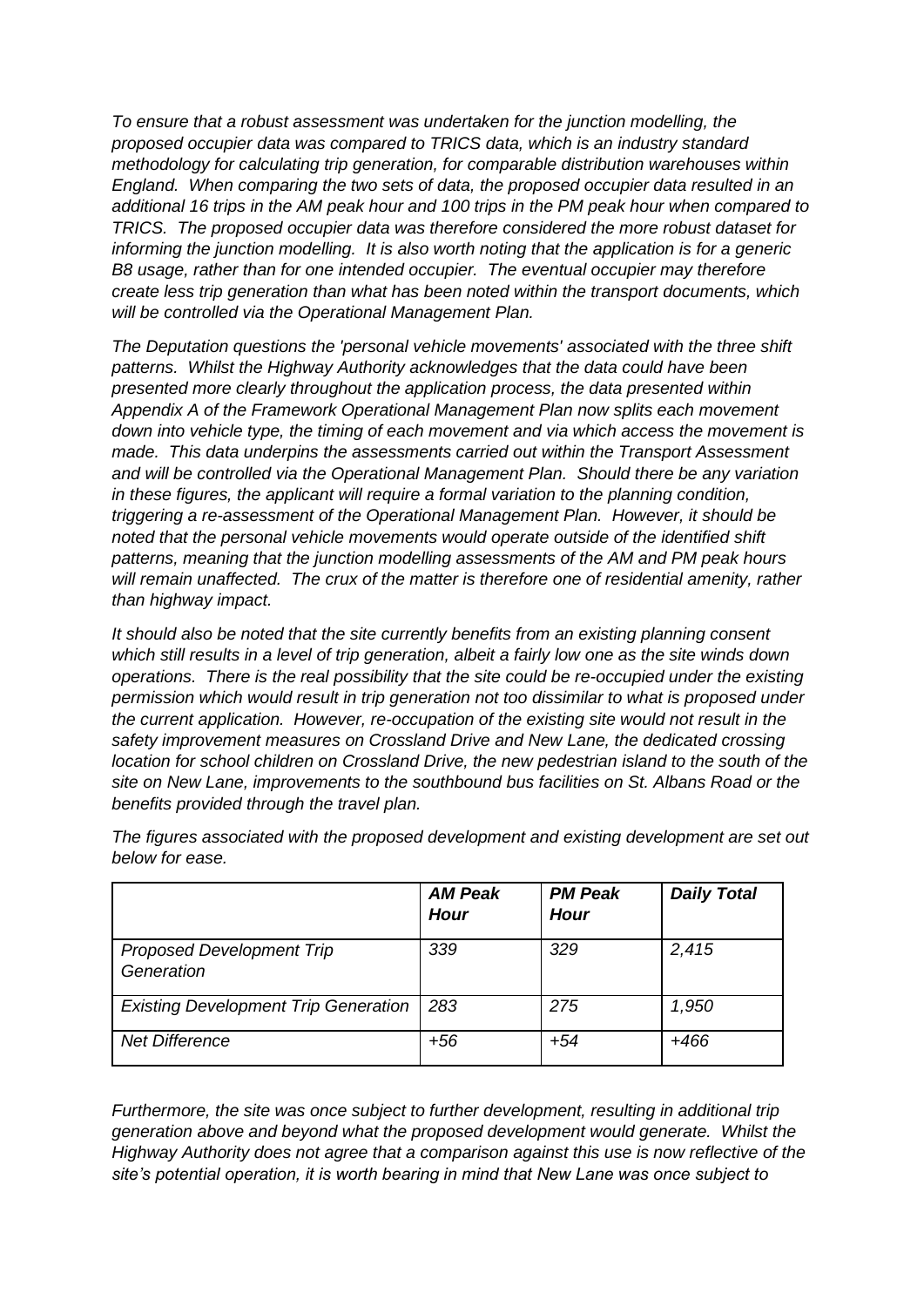*higher traffic generation from this site than from what the proposed development would generate.*

*The Highway Authority are therefore content that the figures used within the applicant's transport sufficient for the Highway Authority to assess the impact of the application. Whilst there may be some variation in the daily total trip generation, this will not impact on the AM and PM peak hour trip generation (which reflects the highest number of trips generated from the site within any one hour) which has demonstrated that the site would not result in a severe cumulative harm on the local highway network, as per NPPF Paragraph 111. In order for the Highway Authority to be content in raising no objection to the application, the Highway Authority were insistent on the provision of a Framework OMP and that this was explicit in the detail on what restrictions would be in place relating to trip generation throughout the day. If trip generation is to differ from that set out in the fOMP by a specific operator, the Operational Management Plan will need to be varied and agreed by both the Local Planning Authority and the Highway Authority.*

## **6 Community Involvement**

## **32 New Lane Representations**

1 Further additional representation of objection together with further comments from Havant Civic Society

Additional concern raised that intended occupier not known and requesting meeting with intended occupier.

## **7 Planning Considerations**

- 7.87 Since the publication of the agenda a further Highways Response Note has been received the Highway Authority have raised no objections to the proposed development subject to detailed conditions and the S106 Agreement.
- 7.94 The use of Crossland Drive is the most direct and convenient route to the B2149 for drivers.

## **9 Recommendation**

The following amendments to conditions are recommended:

2 The development hereby permitted shall be carried out in accordance with the following approved plans:

## **Plans:**

Proposed Warehouse Elevations Drawing Number 2101-S4-P6 Proposed Warehouse Floor Plan Drawing Number 2102-S4-P6 Proposed Van Parking Deck Plan - Levels 0 & 1 Drawing Number 2103-S4-P4 Proposed Van Parking Deck Plan - Levels 2 & 3 Drawing Number 2104-S4-P4 Proposed Warehouse Roof Plan Drawing Number 2109-S4-P3 Site Location Plan Drawing Number 2001-S4-P3 Proposed Site Plan Drawing Number 2003-S4-P7 Proposed Site Plan Grade Level Drawing Number 2003A-S4-P3 Proposed Building Overlay Drawing Number 2004-S4-P3 Proposed Parking and Vehicular Movements Drawing Number 2005-S4-P5 Existing and Proposed Site Section Drawing Number 2006-S4-P7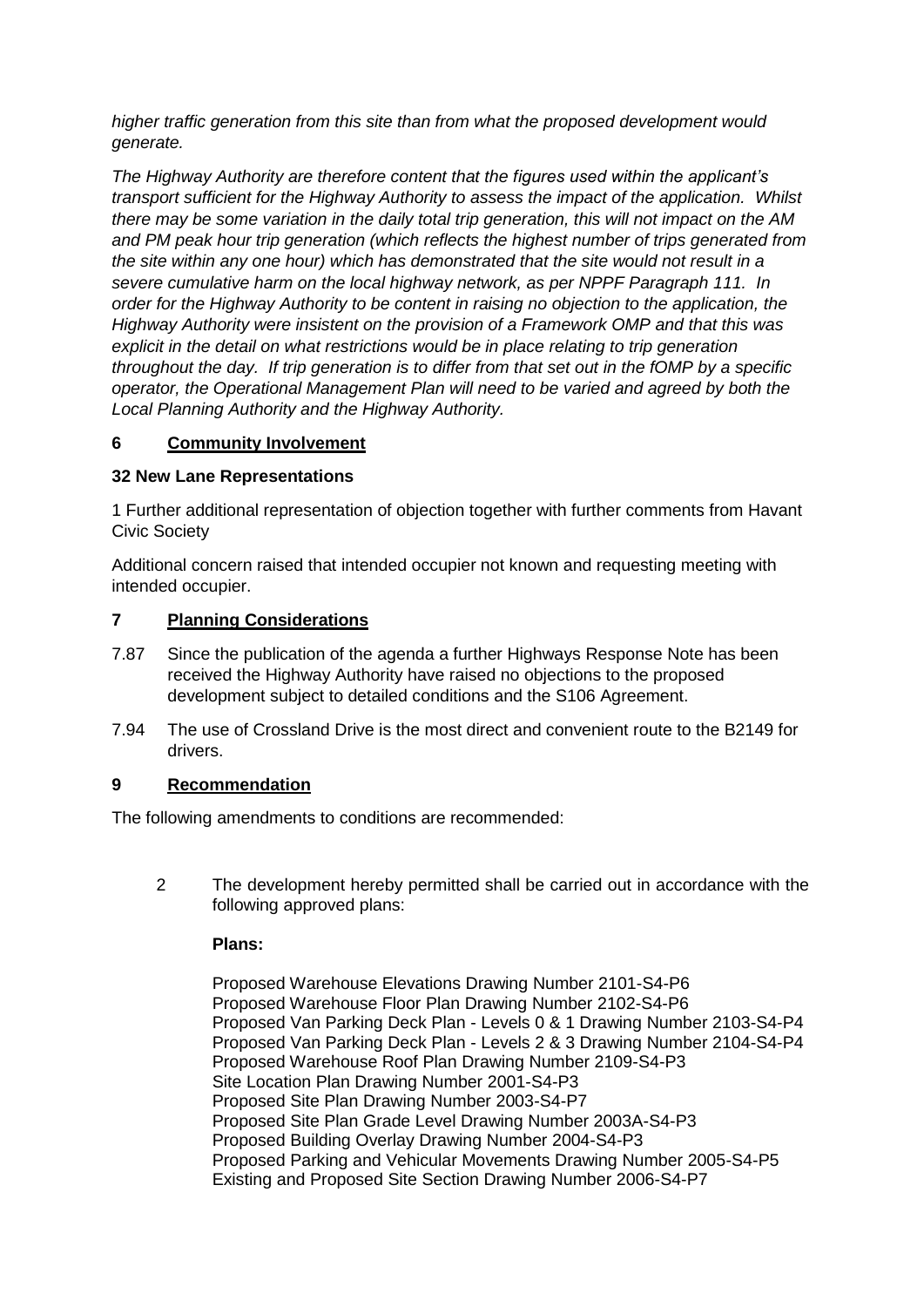Proposed Boundary Treatments Plan Drawing Number 2008-S4-P3 Proposed Guard Hut & Guard Cabin Details Drawing Number 2009-S4-P3 Proposed Cycle and Smoking Shelter Details Drawing Number 2010-S4-P3 Proposed Height Restrictor & Vehicle Barrier Details Drawing Number 2011- S4-P3

Landscape Masterplan Strategy Drawing Number LLD2077-LAN-DWG-010 Rev 03

Tree Constraints Plan Drawing Number LLD2177-ARB-DRG-001 Rev 03 Tree Retention and Protection Plan Drawing Number LLD2177-ARB-DWG-002 Rev 04

Bulk Earthworks Analysis 15.5m FFL Drawing Number C200810-PIN-XX-XX-DR-C-220 Rev P02

Levels Strategy 15.5m FFL Drawing Number C200810-PIN-XX-XX-DR-C-206 Rev P05

External Lighting Lux Level Plot Drawing Number 10290-PL-100 Rev B External Lighting Intrusive Lighting Renders & Calculation Points Drawing Number 10290-PL-101 Rev B

Access Road General Arrangement Drawing - Drawing Number LLD2177- LAN-DWG-150 Rev 03

Proposed Junction Layout with Landscaping Overlay Drawing Number 205452/PD14

## **Documents:**

Planning Statement Luken Beck February 2021 Design and Access Statement SMR Architects 7379/DAS/V3 February 2021 Transport Statement - Vectos February 2021 Supplementary Transport Assessment - Vectos July 2021 Transport Assessment Addendum - Vectos - Bus Services 205452/N09 Daily Trip Generation Note - Vectos - 205452/N10 Highways Response Note - Vectos 205452/N13 Travel Plan - Vectos January 2021 Non-Motorised User Context Assessment -Vectos February 2021 Air Quality Assessment Delta-Simons Project No. 20-1275.01 Issue 2 January 2021 Air Quality - Response to Havant Borough Council Environmental Health Comments Delta-Simons Project Number 20-1275.03 24th May 2021 Air Quality - Response to Havant Borough Council Environmental Health Additional Comments - Delta-Simons 20-1275.03 18th August 2021 Noise Constraints Assessment Tetra Tech A118298 February 2021 External Artificial Lighting Assessment Report KTA Report Number IDS/JG/10290/PL1/R1 February 2021 Pfizer Biotech Incumbent Lighting Survey KTA 10290-ELR-100 8 December 2020 Existing Tree Schedule Lizard Landscape Design and Ecology Project Reference LLD2177 Rev 02 February 2021 Arboricultural Impact Assessment and Method Statement Lizard Landscape Design and Ecology Project Reference LLD2177 Rev 02 8 February 2021 Flood Risk Assessment Pinnacle Consulting Engineers Flood Risk Assessment C200810-PIN-XX-XX-RP-C-01 Version 4.0 9 February 2021 Drainage Strategy Report Pinnacle Consulting Engineers C200810-PIN-XX-XX-RP--02 Version 8.0 9 February BREEAM Pre-assessment Yonder Job Nr. 2225 Rev A 29 January 2021 Phase 1 Environmental Assessment EPS UK20.5052 Issue 4 25 January 2021 Construction Management Plan TSL Issue No.3 12th January 2021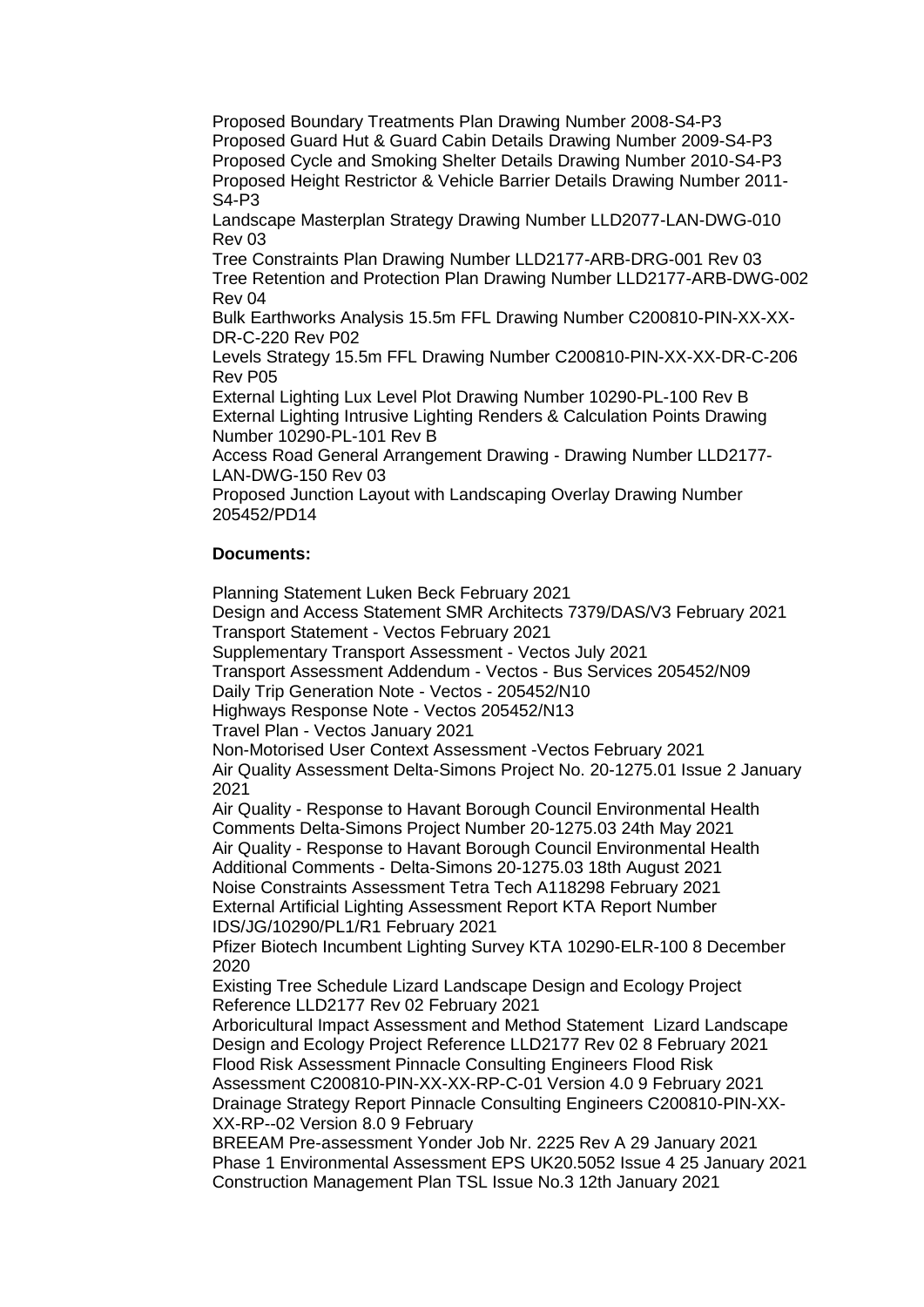Landscape and Visual Impact Assessment Lizard Landscape Design and Ecology Project Reference LLD2177-LPL-REP-001 Rev 01 9 February 2021 Landscape and Visual Impact Assessment Lizard Landscape Design and Ecology Project Reference LLD2177-LPL-REP-001 Rev 01 Appendix E Landscape Design Strategy Lizard Landscape Design and Ecology Project Reference LLD2177-LAN-REP-001 Rev 2 30th June 2021 Ecological Impact Assessment Lizard Landscape Design and Ecology Project Reference LLD2177 Rev 03 26th May 2021 Statement of Community Involvement Luken Beck January 2021 Construction Employment and Skills Framework Plan Fellows Planning uploaded 26th August 2021 Employment and Skills Note uploaded 26th August 2021 Outline Remedial Strategy & Implementation Plan EPS Project Reference UK20.5052D Issue 2.1 24th May 2021 Dialux External Lighting Assessment Report Thorux Lighting Report Number JW/LW/540939/DLX Framework Operational Management Plan -Vectos July 2021 Framework Delivery and Servicing Management Plan - Vectos July 2021 Framework Car Park Management Plan - Vectos July 2021

**Reason:** - To ensure provision of a satisfactory development.

- 3 The construction phase of the development shall be carried out in accordance with the approved Construction Management Plan (produced by TSL) Issue No.3, unless otherwise agreed in writing by the Local Planning Authority. This includes construction traffic routes and their management and control, parking and turning provision to be made on site, measures to prevent mud being deposited on the highway, adequate provision for addressing any abnormal wear and tear to the highway, and a programme for construction.
	- **Reason:** In the interest of highway safety having due regard to policies CS20 and DM10 of Havant Borough Local Plan (Core Strategy) 2011 and the National Planning Policy Framework.
- 4 Prior to the occupation of any relevant part of the permitted development, a Full Operational Management Plan shall be submitted to and approved in writing by the Local Planning Authority.

The plan shall be based upon the principles outlined within the Vectos Ltd. Framework Management Plan document dated July 2021, be implemented as approved, and be observed throughout the period that the lawfulness of activity at the development land relies upon this Planning Permission.

No significant deviation from the provisions of the approved plan shall be permitted, without the express written consent of the Local Planning Authority.

**Reason:** To ensure any future occupier abides by the assumptions within the Transport Assessments agreed at planning having due regard to policies DM11 and DM12 of Havant Borough Local Plan (Core Strategy) 2011 and the Planning Policy Framework.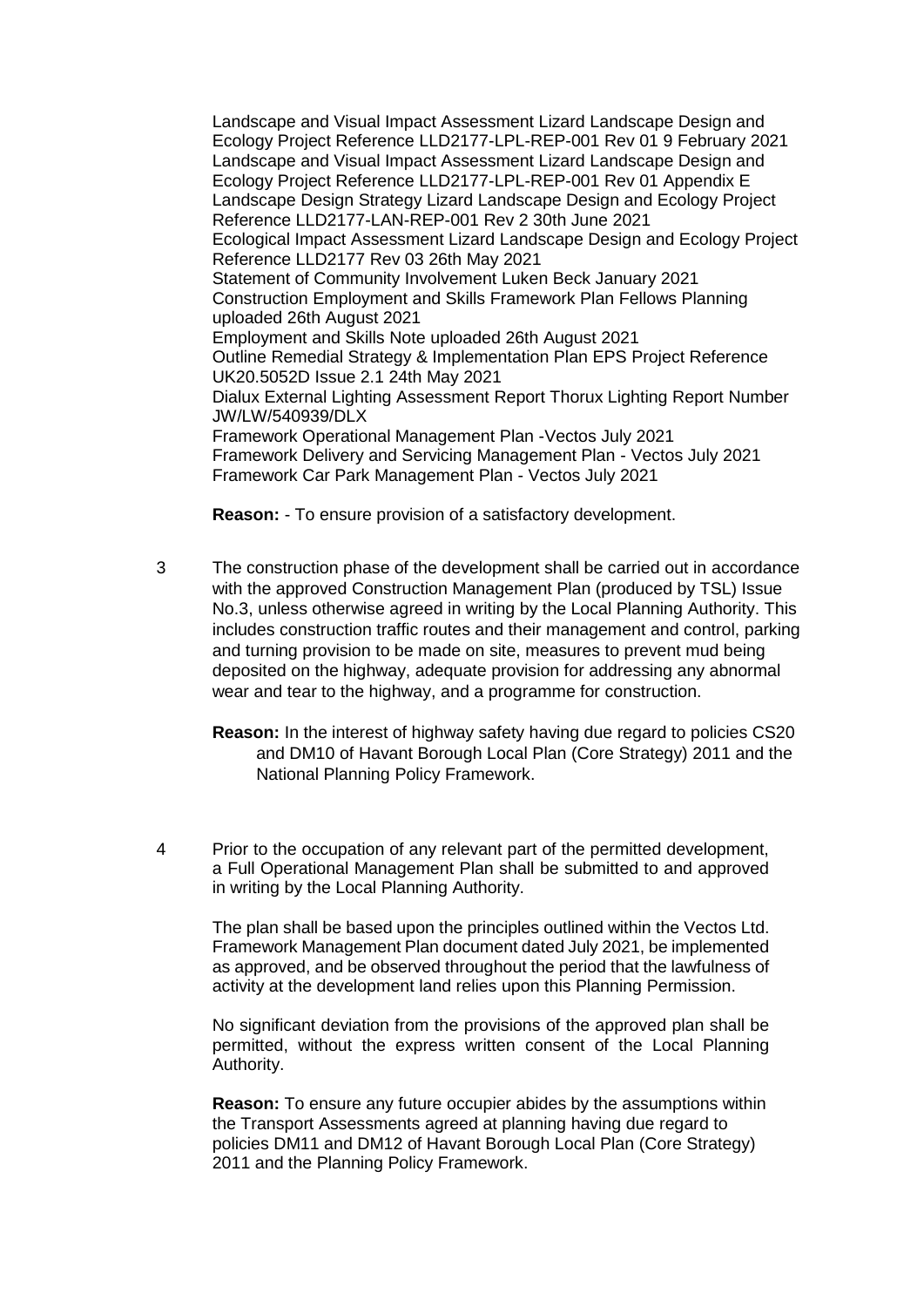5 Prior to occupation of the development hereby permitted a Full Car Parking Management Plan (building on the Vectos Framework Car Parking Management Plan July 2021) shall be submitted to and approved in writing by the Local Planning Authority in consultation with the Highway Authority. The approved plan shall be implemented as approved,and be observed throughout the period that the lawfulness of activity at the development land relies upon this Planning Permission.

No significant deviation from the provisions of the approved plan shall be permitted, without the express written consent of the Local Planning Authority.

**Reason:** To ensure any future occupier abides by the measures agreed at planning having due regard to policies CS20, DM11, DM12 and DM14 of Havant Borough Local Plan (Core Strategy) 2011, Havant Borough Council Parking SPD and the Planning Policy Framework.

6 Prior to occupation of the development hereby permitted, a Full Delivery Servicing Management Plan (building on the Vectos Framework Delivery Servicing Management Plan July 2021) shall be submitted to and approved in writing by the Local Planning Authority in consultation with the Highway Authority. The approved plan shall be implemented as approved, and be observed throughout the period that the lawfulness of activity at the development land relies upon this Planning Permission.

No significant deviation from the provisions of the approved plan shall be permitted, without the express written consent of the Local Planning Authority.

**Reason:** To ensure any future occupier abides by the measures agreed at planning having due regard to policies CS20, DM11 and DM12 of Havant Borough Local Plan (Core Strategy) 2011 and the Planning Policy Framework.

10 Prior to the occupation of the development hereby permitted to install and maintain permanent traffic counters and monitor traffic levels across the 3 site accesses in accordance with the figures agreed at planning, as reflected in Appendix A of the Operational Management Plan. The monitored details shall be fed into Hampshire County Council's permanent traffic count database and available to view as required by the Local Planning Authority and County Highway Authority.

**Reason:** To confirm that the traffic levels presented in the Operational Management Plan at planning are reflective of the on-site operation in the interests of amenity and the efficient operation of the Highway Network having due regard to policies CS20 and DM12 together with the National Planning Policy Framework.

14 Construction of the development (except for demolition and preparation works) shall not commence until details of the proposed means of foul and surface water sewerage disposal have been submitted to, and approved in writing by,